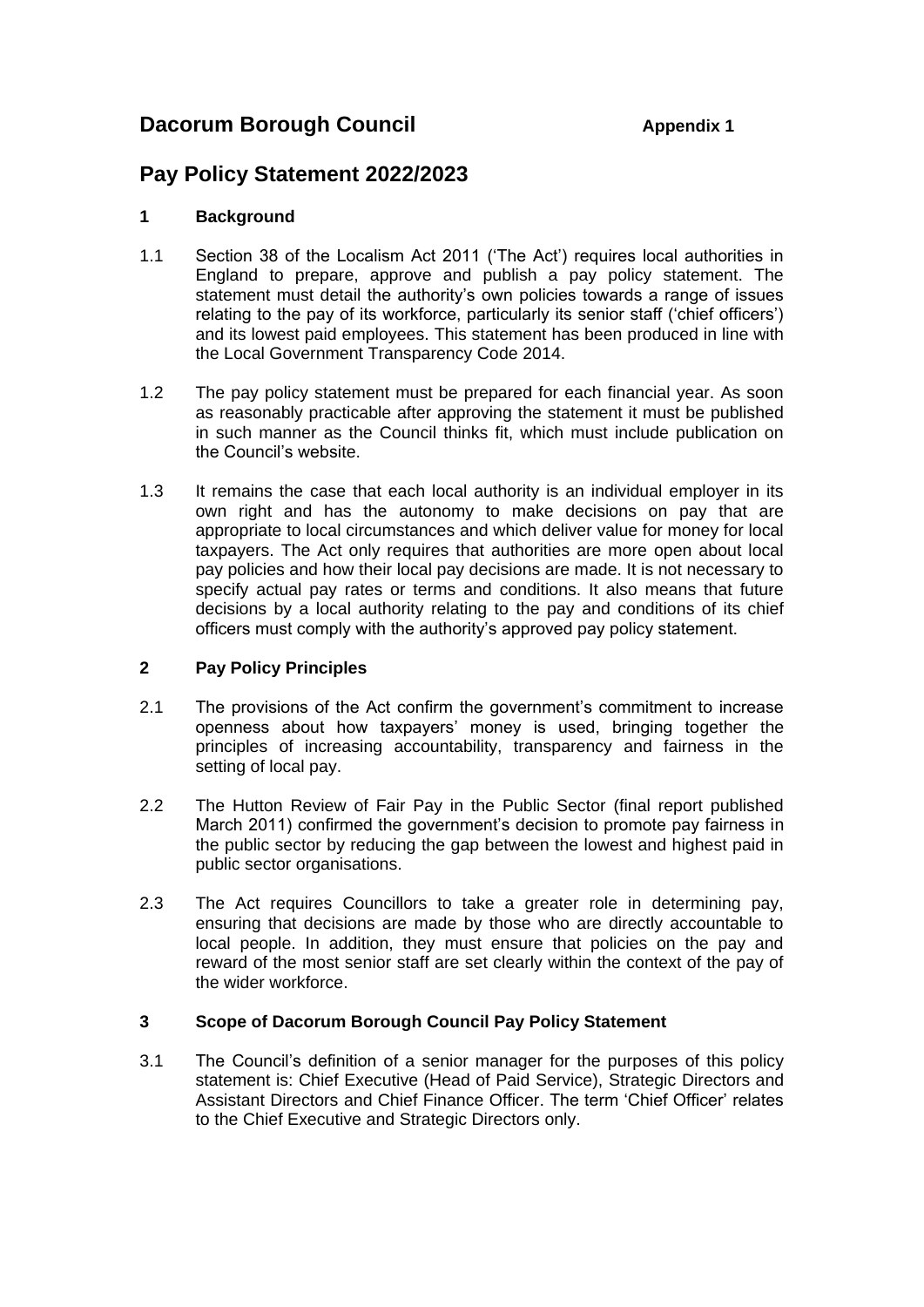- 3.2 Council staff are employed under terms and conditions contained in the National Joint Council (NJC) for Local Government Services National Agreement on Pay and Conditions of Service. However, these are subject to a number of local agreements including a local agreement on remuneration. The following roles form the Council's Strategic Leadership Team
	- Chief Executive
	- Deputy Chief Executive
	- Strategic Director (Place)
	- Strategic Director (People and Transformation)
	- Strategic Director (Corporate and Commercial Services)

## **4 Senior Officer Salary Ranges**

- 4.1 During 2009 and 2010, the Council undertook a Strategic Re-alignment programme, in which all senior posts (Group Manager level and above) were evaluated using the Local Government Employers (LGE) senior management evaluation scheme. This is a nationally recognised methodology, benchmarked by the LGE against other local authorities, taking into account local factors.
- 4.2 Continuing from this, the Council has developed its own job evaluation scheme. Each grade is then matched to a prescribed salary range. Each salary range has 3 incremental points. Increments are awarded annually in April, linked to the achievement of satisfactory performance. There are specific Chief Officer pay bands for the Strategic Directors, Statutory Officers and for the Chief Executive.
- 4.3 The senior management job evaluation scheme can only be applied to posts below Group Manager level in very exceptional circumstances. This is subject to the recruiting manager being able to demonstrate to the satisfaction of Strategic Leadership Team that the role is comparable to that of Group Manager in terms of any specialist skills and/or leadership qualities that are required and the significant importance of the post to the Council.
- 4.4 As at January 2022, the ratio between the pay of the highest paid officer and the median salary of staff is 5.3:1.

## **5 Remuneration Package**

5.1 As well as basic salary, all senior managers are entitled to specific terms of employment, as set out in the following paragraphs.

## **5.2 Annual Leave**

5.3 The leave year begins on the 1st April each year and ends on the following 31st March. Annual leave entitlement varies, dependent on spinal column point (SCP), length of local government service and the number of days contracted to work each week (see Table 1 below). Chief Officer leave allowances refer to the Chief Executive and Strategic Directors.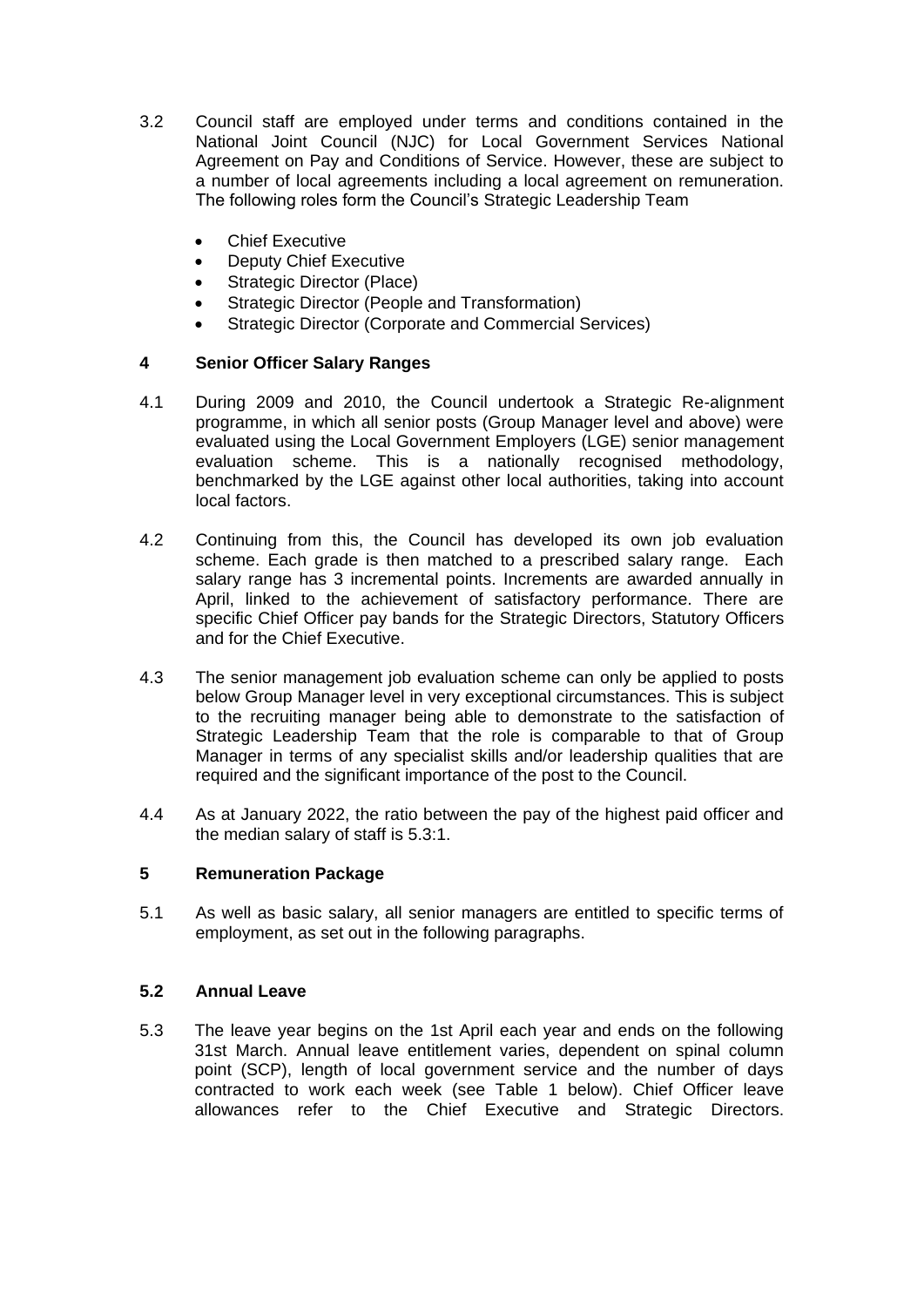|                                        | Working 1 day per<br>week |              |                 | Working 2 days per<br>week |        | Working 3 days per<br>week |       | Working 4 days per<br>week |                 |      | Working 5 days per<br>week |       |       |                 |                 |
|----------------------------------------|---------------------------|--------------|-----------------|----------------------------|--------|----------------------------|-------|----------------------------|-----------------|------|----------------------------|-------|-------|-----------------|-----------------|
|                                        | Service in Years          |              |                 | Service in Years           |        | Service in Years           |       | Service in Years           |                 |      | Service in Years           |       |       |                 |                 |
| <b>Spinal</b>                          | $<$ 5                     | $5$ to $\lt$ | 10 <sub>8</sub> | <5                         | $5$ to | 10 <sub>8</sub>            | $<$ 5 | $5$ to                     | 10 <sub>8</sub> | $5$  | $5$ to                     | 10 &  | $<$ 5 | 5 <sub>to</sub> | 10 <sub>8</sub> |
| Column                                 |                           | 10           | $10+$           |                            | $<$ 10 | $10+$                      |       | $<$ 10                     | $10+$           |      | $<$ 10                     | $10+$ |       | $<$ 10          | $10+$           |
| <b>Point</b>                           |                           |              |                 |                            |        |                            |       |                            |                 |      |                            |       |       |                 |                 |
| Up to 12                               | 4.5                       | 5.5          | 5.5             | 9                          | 11     | 11                         | 14    | 16                         | 16              | 18.5 | 21.5                       | 21.5  | 23    | 27              | 27              |
| 13 to 21                               | 4.5                       | 5.5          | 5.5             | 9                          | 11     | 11                         | 14    | 16                         | 17              | 18.5 | 21.5                       | 22.5  | 23    | 27              | 28              |
| 22 to 28                               | 5                         | 5.5          | 6               | 10 <sup>°</sup>            | 11     | 11.5                       | 15    | 16                         | 17.5            | 20   | 21.5                       | 23    | 25    | 27              | 29              |
| 29 to 40                               | 5                         | 5.5          | 6               | 10.<br>5                   | 11     | 11.5                       | 15.5  | 16                         | 17.5            | 21   | 21.5                       | 23    | 26    | 27              | 29              |
| 41 & above<br>(Assistant<br>Directors) | 6                         | 6            | 6.5             | 11.<br>5                   | 11.5   | 13                         | 17.5  | 17.5                       | 19              | 23   | 23                         | 25.5  | 29    | 29              | 32              |
| Chief<br><b>Officers</b>               | 6.5                       | 6.5          | $\overline{7}$  | 13                         | 13     | 14                         | 19    | 19                         | 21              | 26   | 26                         | 28    | 34    | 34              | 37              |

**Table 1: Annual leave entitlements**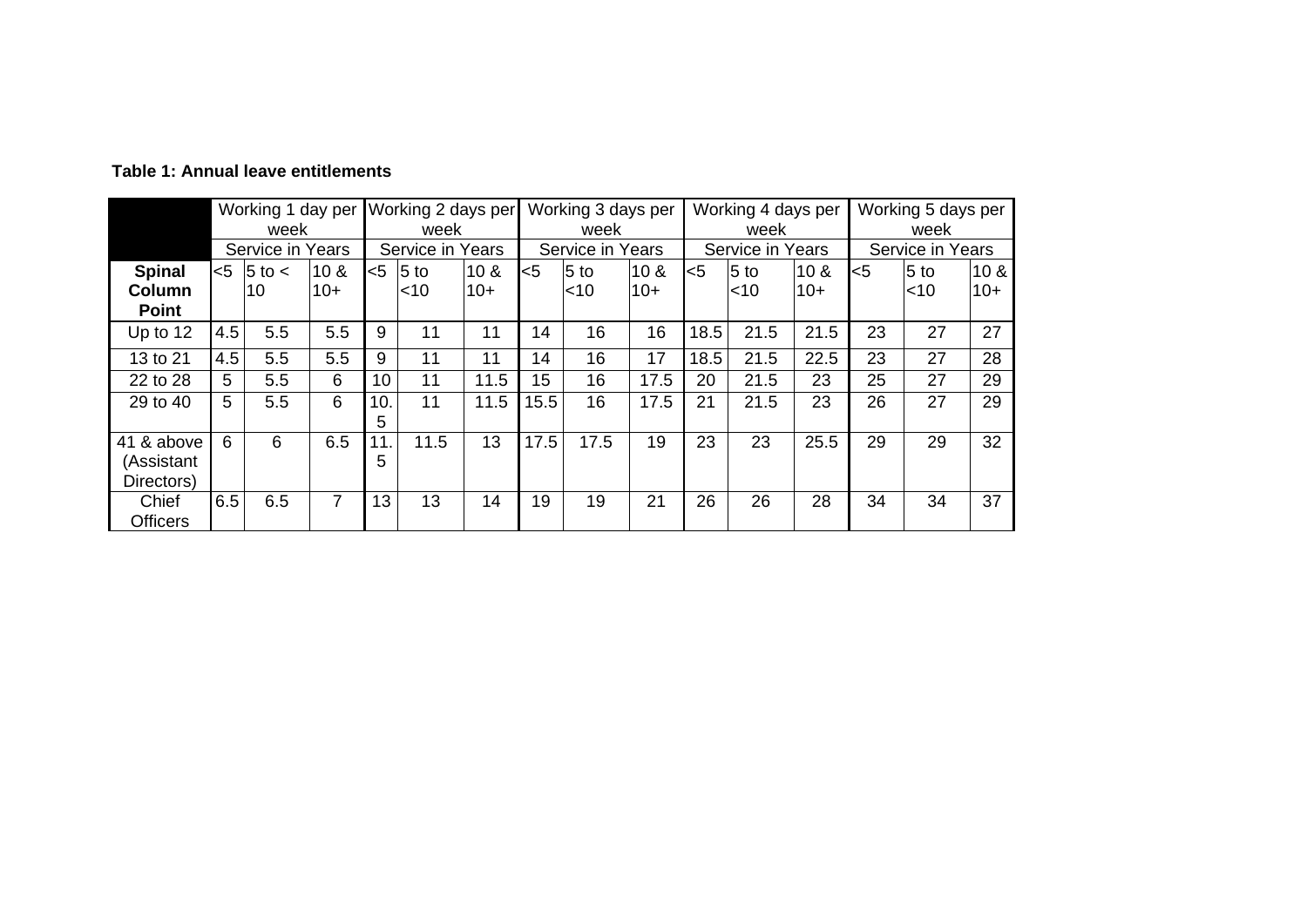#### **5.4 Cars**

- 5.5 In April 2018 the lease car scheme was replaced by a car salary sacrifice scheme. This is open to all eligible employees.
- 5.6 On the  $1<sup>st</sup>$  April 2018 the three essential car user allowances were discontinued and previous eligible staff roles receive a consolidated increase in their pay equivalent to this amount (with adjustments for additional pension contributions).
- 5.7 All employees are also eligible for a Council Car Loan, with interest being charged at the HMRC official rates.
- 5.8 All car business mileage for senior officers can be claimed at a locally agreed rate, currently 21p per mile.

#### **5.9 Sick Pay**

5.10 As part of its responsibility towards its employees, the Council has arrangements for ensuring that employees who are unable to work for a limited period for reasons of illness do not suffer additional hardship through loss of earnings. These payments are restricted and at the end of the defined the period the entitlement to occupational sick pay ceases. The periods of entitlement to occupational sick pay are related to length of service and apply to all employees, as shown in table 3.

| Length of continuous service            | Amount of sick pay                                                              |
|-----------------------------------------|---------------------------------------------------------------------------------|
| During 1 <sup>st</sup> year of service  | 1 month's full pay & (after completing 4<br>months' service) 2 months' half pay |
| During 2 <sup>nd</sup> year of service  | 2 months' full pay & 2 months' half pay                                         |
| During 3rd year of service              | 4 months' full pay & 4 months' half pay                                         |
| During $4th$ and $5th$ years of service | 5 months' full pay & 5 months' half pay                                         |
| After 5 years' service                  | 6 months' full pay & 6 months' half pay                                         |

## **Table 3: Occupational sick pay periods**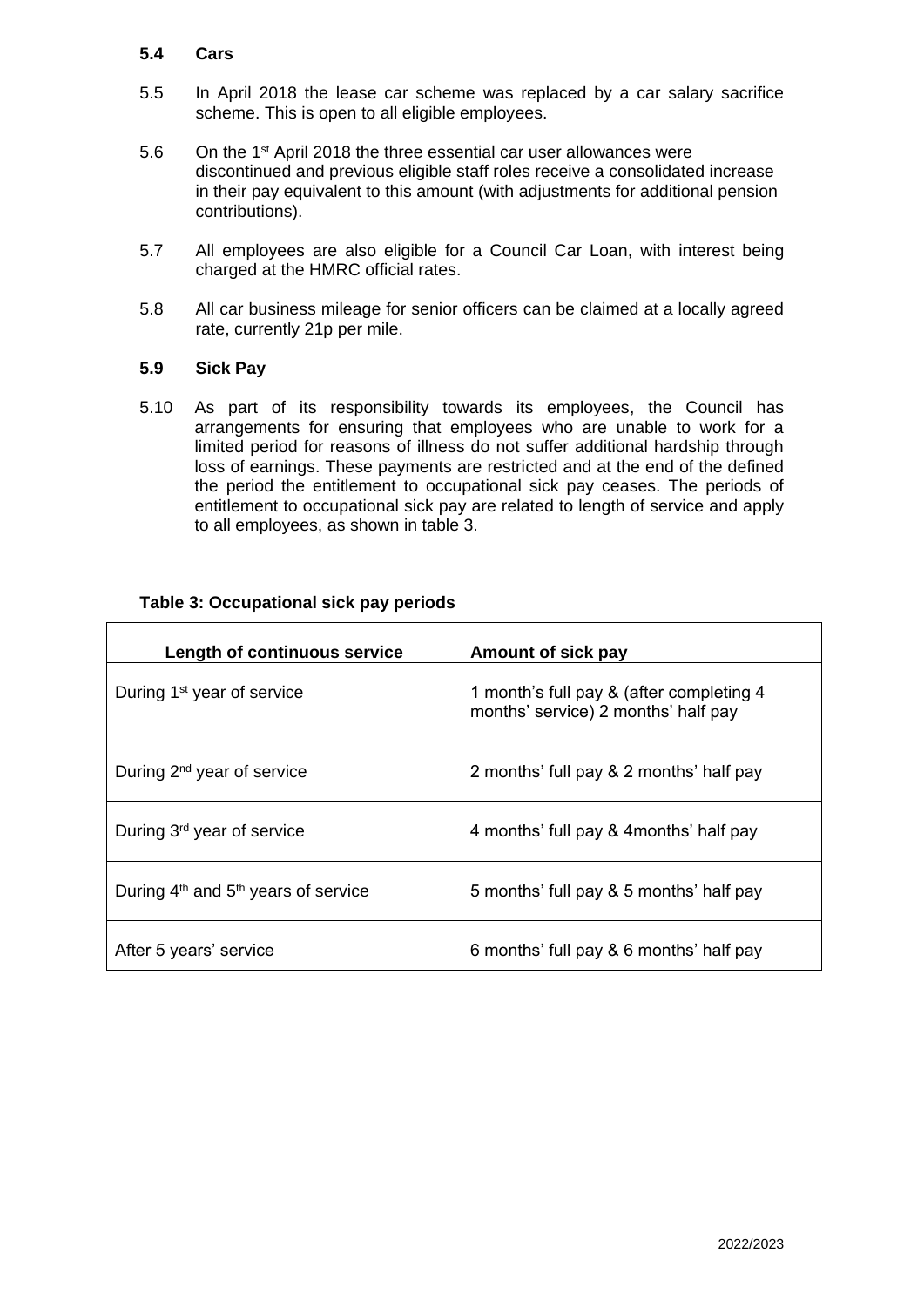## **6 Pensions (Local Government Pension Scheme)**

- 6.1 All local government employees (including senior managers) are eligible to join the Local Government Pension Scheme (LGPS). Employee contributions are set nationally by the LGPS and are banded, according to salary level. Currently senior managers pay between 8.5% - 11.4% depending on their individual salary.
- 6.2 Employer contributions to the Local Government Pension Scheme for the Dacorum Borough Council employers fund are currently set at 18.5%.

## **7 Additional Payments**

- 7.1 Senior managers are not entitled to claim any additional payments, such as overtime, standby or payments for working at the weekend. Senior managers attend a wide variety of evening meetings and assist with emergency phone duties on top of their normal working week. Attendance at such meetings is not compensated for and is expected as part of any senior role.
- 7.2 There is a subsistence scheme for all staff, including senior managers. The aim of the scheme is to reimburse employees fairly for travelling and subsistence necessarily incurred whilst carrying out their duties on behalf of the Council and to keep costs to a minimum.
- 7.3 All staff are entitled to make a claim for job-related subsistence if working away from the area on business. Claims for meals can only be made if staff are prevented from taking the meal at home or the workplace and this has been agreed in advance with managers. Receipts must be produced for all claims.
- 7.4 Job related subsistence rates (maximum payable) are:

| <b>Breakfast</b>    | £6.88  |
|---------------------|--------|
| Lunch               | £9.50  |
| Tea                 | £3.76  |
| <b>Evening Meal</b> | £11.77 |

## **8 Election Fees**

- 8.1 Election fees are paid to senior officers in compensation for the additional duties required to management national and local elections and referendums.
- 8.2 The Returning Officer is designated as the Chief Executive in the Council's Constitution. The fees for all staff employed on election duties are either specified by the Electoral Commission for national elections or are decided locally by the Returning Officer for local elections. The fees for local elections are set out in a 'scale of expenses' agreed by the Council, after a comparison with other neighbouring authorities and whether the poll is being combined with another election.
- 8.3 The fee for the Returning Officer for national elections is determined by the number of the electorate in the area administered by that Returning Officer (as set out in s.29 of the Representation of the People's Act 1983 and updated by the Ministry of Justice prior to each election). These are enhanced by an amount set out in a 'scale of expenses' agreed by the Council if the poll is combined with another election.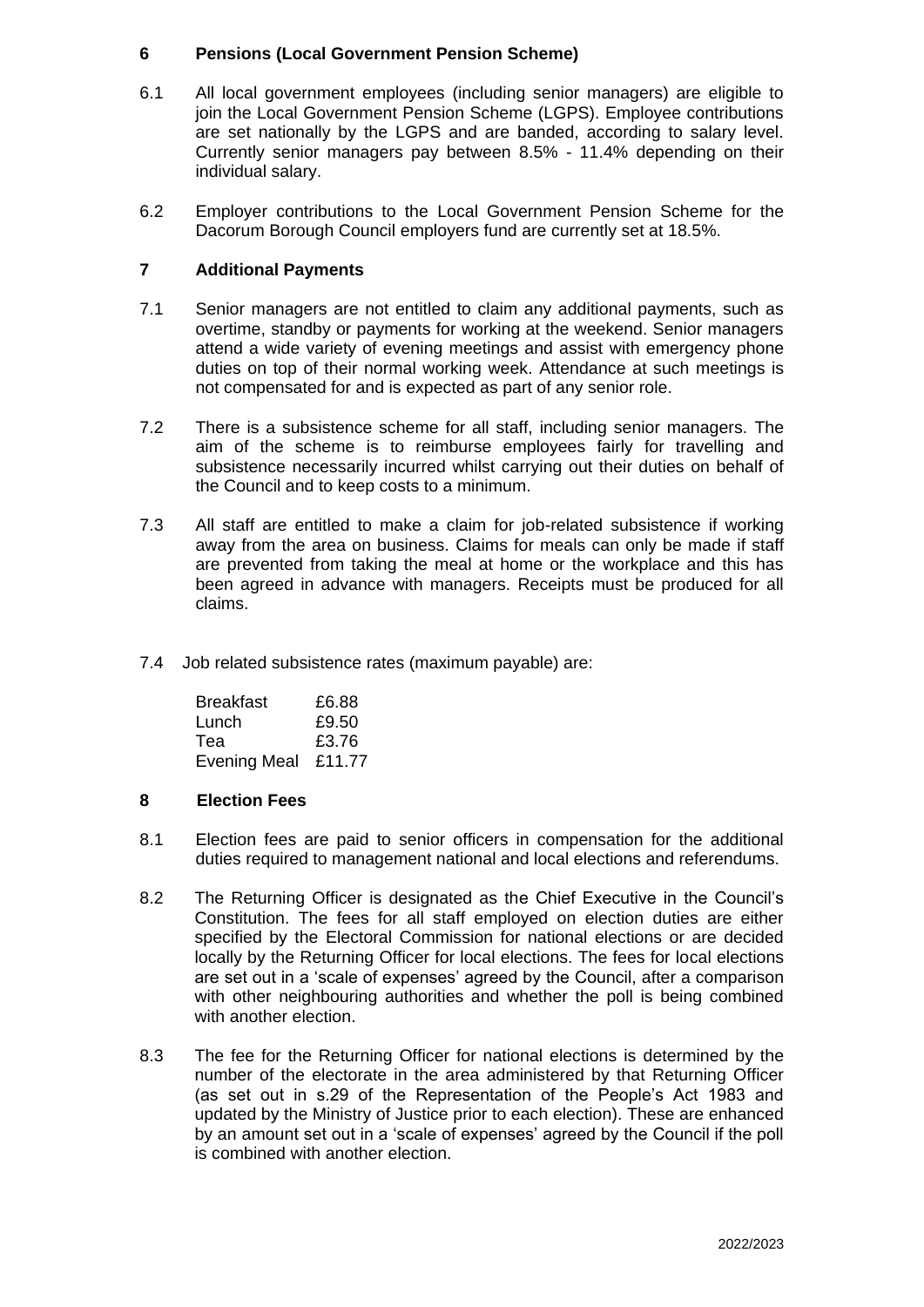#### 8.4 Appendix 2 incorporates all election fees for 2022/2023

## **9 Recruitment of Senior Managers**

- 9.1 Recruitment of senior managers is managed by the Council. Vacancies are advertised with the applicable salary range. The total package is set out in the recruitment pack. The recruitment of officers below Chief Officer level is undertaken by the Strategic Director for the relevant service area through a recruitment panel process involving other senior officers and if appropriate, specialist recruitment advisors.
- 9.2 The appointment of posts at Chief Executive and Strategic Director level are made by an Appointments Panel. This panel normally consists of Council Members, Chief Officers and Human Resources officers and is convened specifically to undertake the appointment of Chief Officers.
- 9.3 The decision on which roles attract salaries over £100.000 per annum will be initially determined by the Chief Executive, as Head of the Paid Service, and the Leader of the Council, in consultation with Human Resources. The Council's Cabinet will review the proposed salary package and make a recommendation to Full Council. Recruitment to vacancies with salary packages above £100,000 per annum will be in accordance with the Council's Recruitment and Selection Code of Practice, which requires that Cabinet Members will be included in the appointment panel.

#### **10 Managing Pay**

#### **10.1 Starting salaries for Senior Managers**

- 10.2 It is normal practice for all senior managers to be appointed at the bottom of the prescribed salary range. Exceptionally there may be instances where the Council may appoint above the bottom of the salary range where there is a clear rationale. Such cases will be considered and justified on a case by case basis. Consideration will be given to:
	- Relativity of salaries of comparable roles
	- Size and responsibilities of the post and duties to be undertaken.
	- The wider recruitment market.
- 10.3 For employees below Chief Officer level, the decision on the salary of the post will be approved by the Strategic Director of the service (dependent on level of post) prior to an offer being made.

#### **10.4 Pay Increases for Senior Managers**

- 10.5 Pay increases that involve no changes to terms and conditions may take two forms:
	- Pay scale increments awarded annually, subject to satisfactory performance
	- Pay awards relating to cost of living increases.

#### **10.6 Increments**

10.7 The decision on whether to award an increment is made by the direct line manager of each employee following a performance review. The Leader of the Council makes the decision on pay relating to the Chief Executive.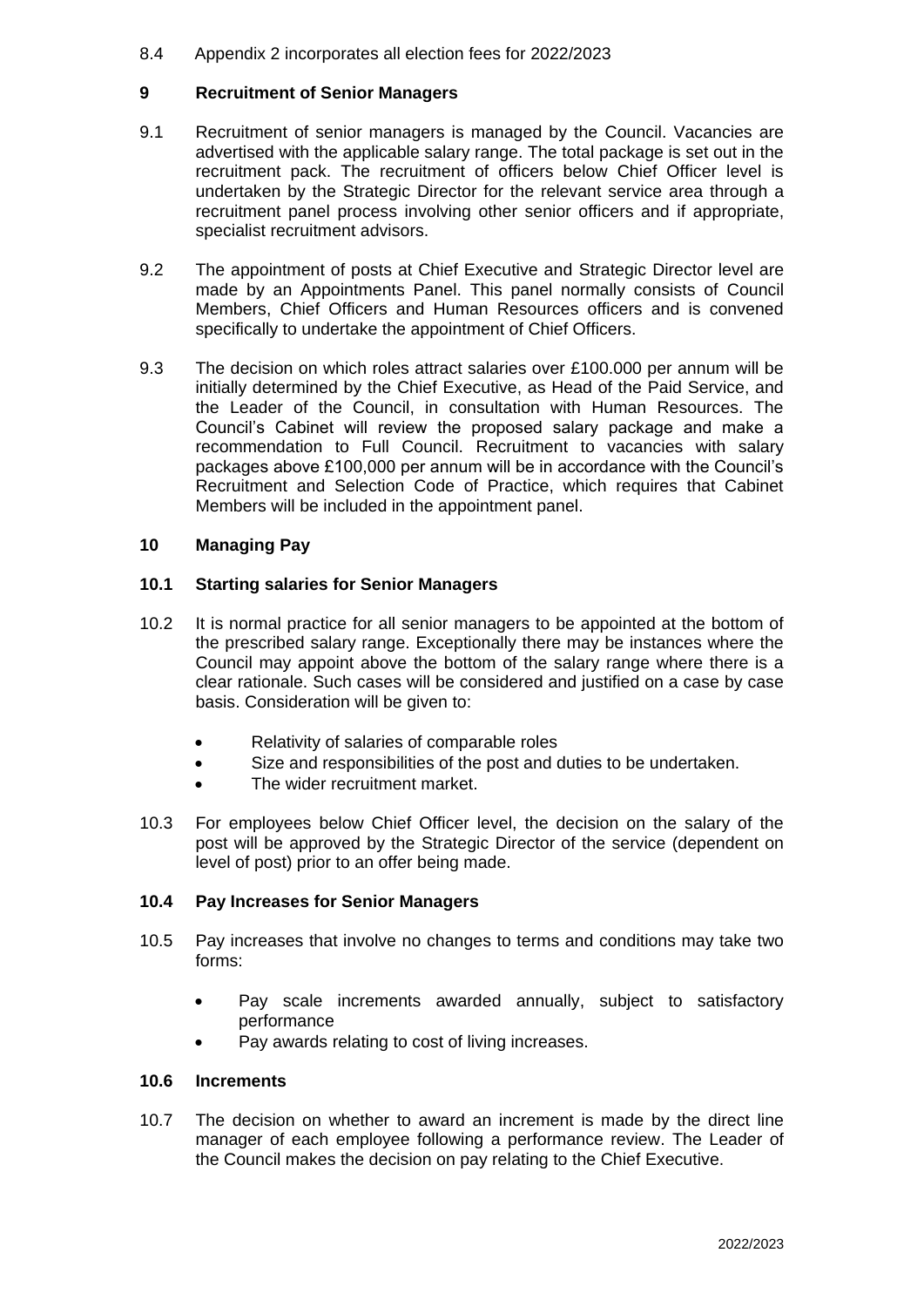- 10.8 The Individual performance of senior managers is assessed via the Council's Performance Development Review Appraisal Scheme. Each employee has an individual performance plan, setting out objectives for the coming year and expectations that are to be met with regard to the Council's High Performance Environment attitudes and behaviours. This is reviewed throughout the year and formally at the end of each year. Staff are then awarded an overall rating assessing their achievement against their objectives and the High Performance Environment standards.
- 10.9 Any adjustments to pay are awarded based on an individual's overall performance assessment. Increments are not awarded where performance is deemed not to have been satisfactory during the relevant year.
- 10.10 Where a role significantly varies within the performance year, an assessment will be undertaken using the Council's job evaluation scheme, to assess if an alteration to pay or grade is necessary. Any changes in salary for Leadership roles need approval from the Chief Executive.

## **10.11 Cost of living increases**

- 10.12 Annual cost of living increases for all Council staff, except Chief Officers, are determined by the National Joint Council (NJC) for Local Government Services. The Council awards cost of living increases in line with NJC recommendations unless there are specific reasons not to do so. Annual cost of living increases for Chief Officers are determined by the Joint National Council for Chief Officers but are subject to the same considerations. These considerations may include:
	- **•** Affordability
	- The conditions of the job market and the relative pay of employees, including Chief Officers, in comparison with other similar organisations
	- Difficulties in recruitment and retention to specific posts.
- 10.13 The National Joint Council pay award for 2021/22 has not yet been agreed. (Pay scales for 2021/2022 are found in Appendix 3).

## 10.14 **Deputising for statutory officers**

10.15 The Chief Executive has the authority to award an additional responsibility allowance (ARA) to staff who deputise for the statutory officer roles of the Section 151 Officer and the Monitoring Officer where the deputy role has not been included in the job description and therefore incorporated within the job evaluation. The ARA will be calculated as a percentage of the remuneration of the relevant statutory officer and will reflect the amount of time the deputising staff undertake those additional statutory responsibilities. Typically, an ARA will be no more than £5,000 per annum.

## **11 Payments on Termination of Employment for Senior Managers**

## **11.1 Redundancy and Severance Payments**

- 11.2 An employee whose contract of employment is terminated due to redundancy will be eligible for a redundancy payment. Payments are made based on the following:
	- All continuous local government service up until 2 November 2017, for the purposes of redundancy pay, will be based on a multiplier of 2 x weekly pay for each completed year of service.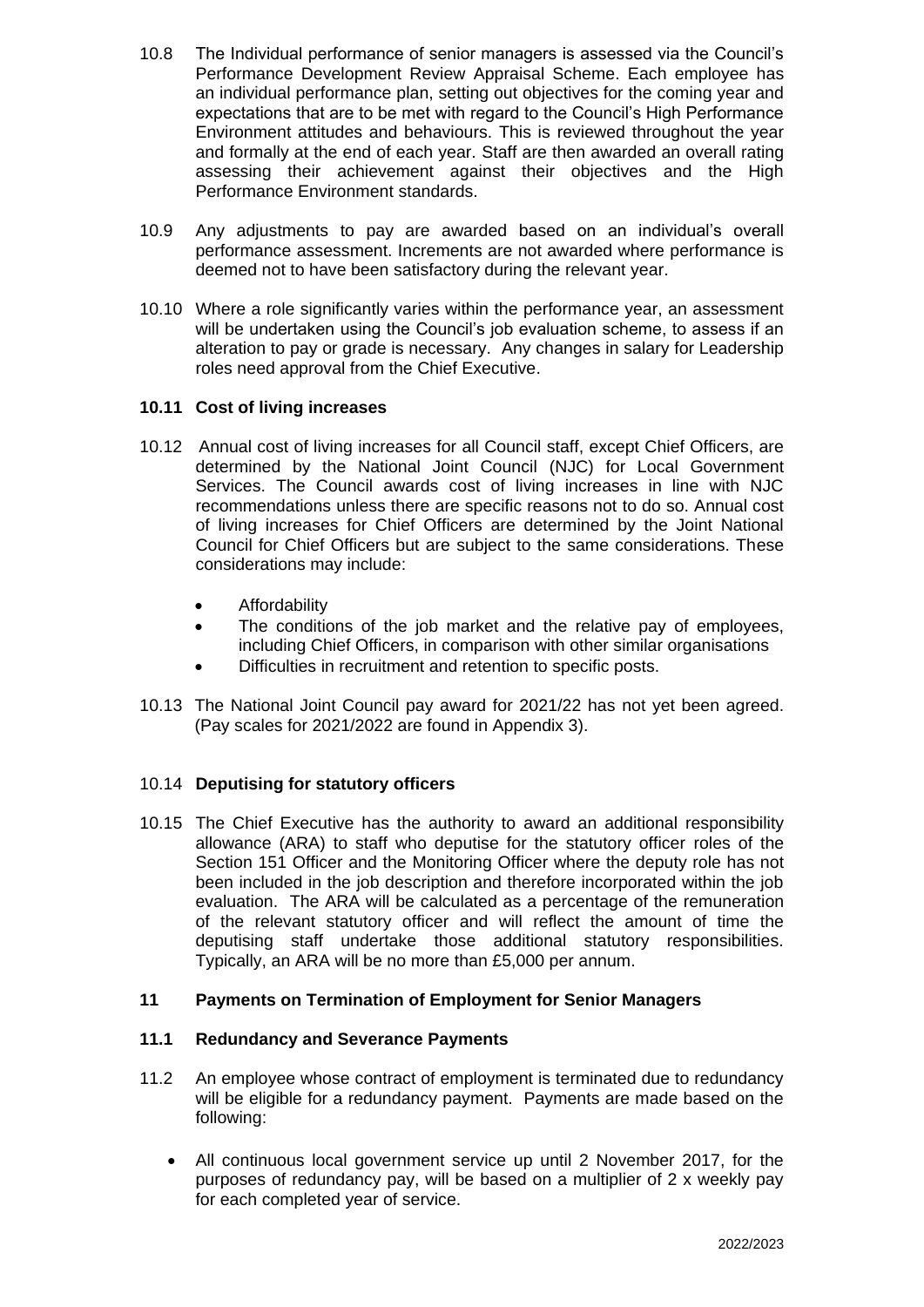- All continuous local government service after 2 November 2017, for the purposes of redundancy pay, will be based on 1.7 x weekly pay for each completed year of service.
- Employees aged over 55 who are made redundant will be able to draw their pension to the date of their retirement. Employees aged under 55 will receive a redundancy payment and have their pension benefits deferred until they reach retirement age.
- 11.3 An employee whose contract of employment is terminated for any reason and there is justification for a severance payment, will be subject to approval by the relevant Strategic Director and Chief Executive taking advice from the Monitoring Officer, Human Resources and Section 151 Officer.
- 11.4 An employee who is made redundant or paid a severance payment must have a break of at least one month and one day to break their continuous service with the Authority before they can be re-employed by the Council in a different position.

## **12. Local Government Pension Scheme**

12.1 Employees are eligible to be members of the Local Government Pension Scheme. The core pension benefits of these schemes are determined by statutory regulations.

#### **13 Lowest paid employees**

13.1 In line with the NJC pay award for 2020/21 the lowest SCP paid is £17,842 per annum for a full time employee, plus £898 per annum London Fringe Weighting. The pay award is still pending for 2021/22.

#### **14 Gender Pay Gap**

14.1 As from 1 April 2018, all employers with 250 or more employees are required by Law to publish their gender pay gap each year on their own and the Government's website. As at January 2022, the Council's gender pay gap is as follows:

|                    | <b>Total Number of</b><br><b>Staff</b> |   | <b>Mean Hourly Rate</b> | <b>Median Hourly Rate</b> |
|--------------------|----------------------------------------|---|-------------------------|---------------------------|
| Female             | 382                                    | f | 16.28                   | 14.47                     |
| Male               | 373                                    | f | 16.09                   | 13.93                     |
| <b>Grand Total</b> | 755                                    |   |                         |                           |
| Pay gap            |                                        |   | $-1%$                   | $-4%$                     |

14.2 The gender pay gap in 2019/20 was -2% (mean) and -11% (median).

#### **15 Pay Transparency**

**15.1 Organisation chart**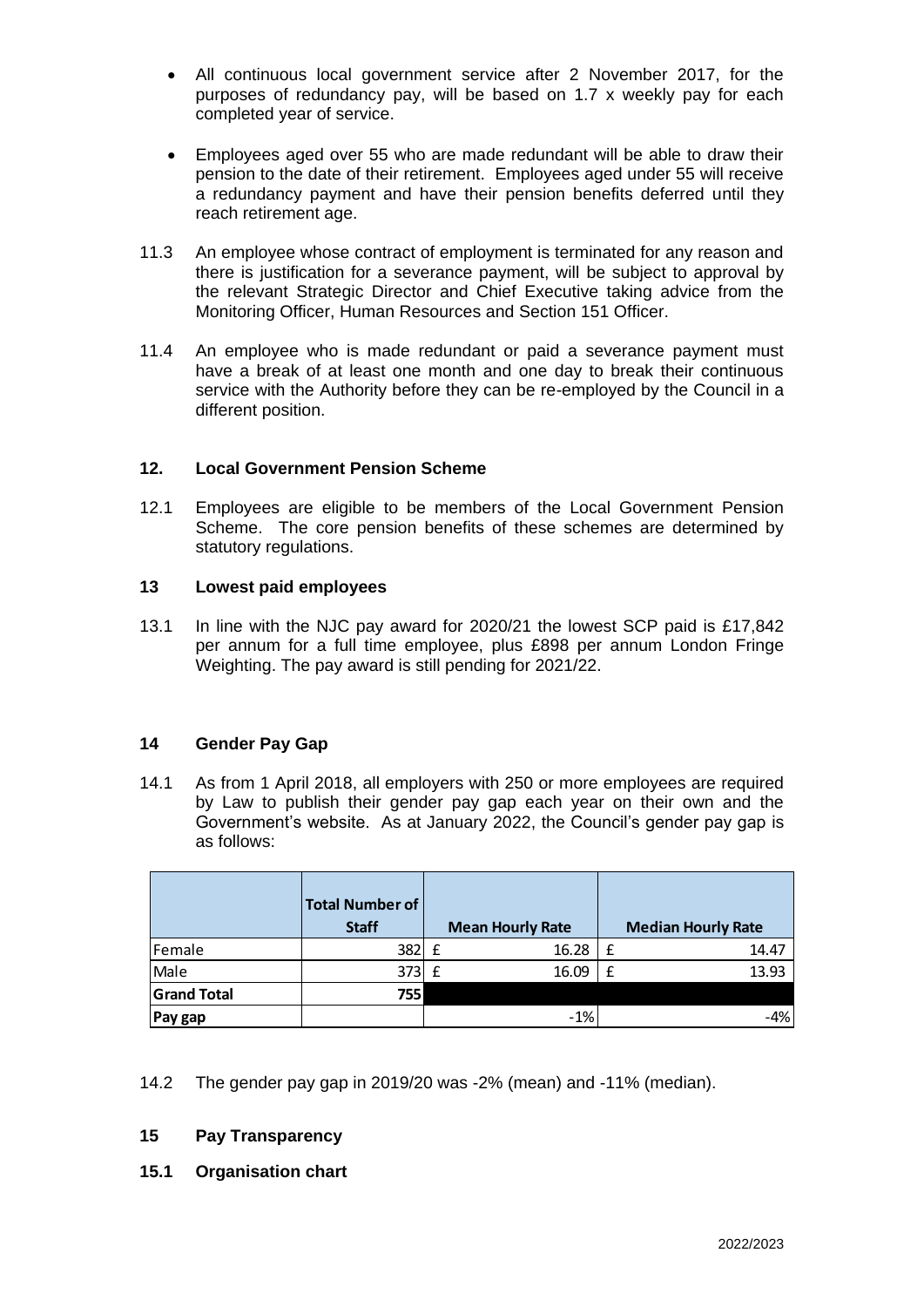In accordance with the Local Government Transparency Code 2014, the Council must publish an organisation chart covering the top three management tiers of the organisation and showing the following items of information for each member of staff included in the chart:

- Grade
- Job title
- Department and team
- Permanent or temporary
- Work contact details
- Salary in £5,000 brackets (see the senior salaries requirements below)
- Maximum salary for the grade.

#### **15.2 Senior Salaries**

In addition to the organisation chart, under the Accounts and Audit (England) Regulations 2011 and the Local Transparency Code 2014, the Council is required to publish:

- the number of employees whose remuneration in that year was at least £50,000, and
- details of remuneration and job title of certain senior employees whose salary is at least £50,000 together with a list of responsibilities (for example, the services and functions they are responsible for, budget held and number of staff they are responsible for) and details of any bonuses and 'benefits in kind'.
- **15.3** The information referred to in paragraph 14.1 and 14.2 is not required to be contained in the Pay Policy Statement but must be placed on the Council's website. This information is located on Dacorum Borough Council's website, under the open data section.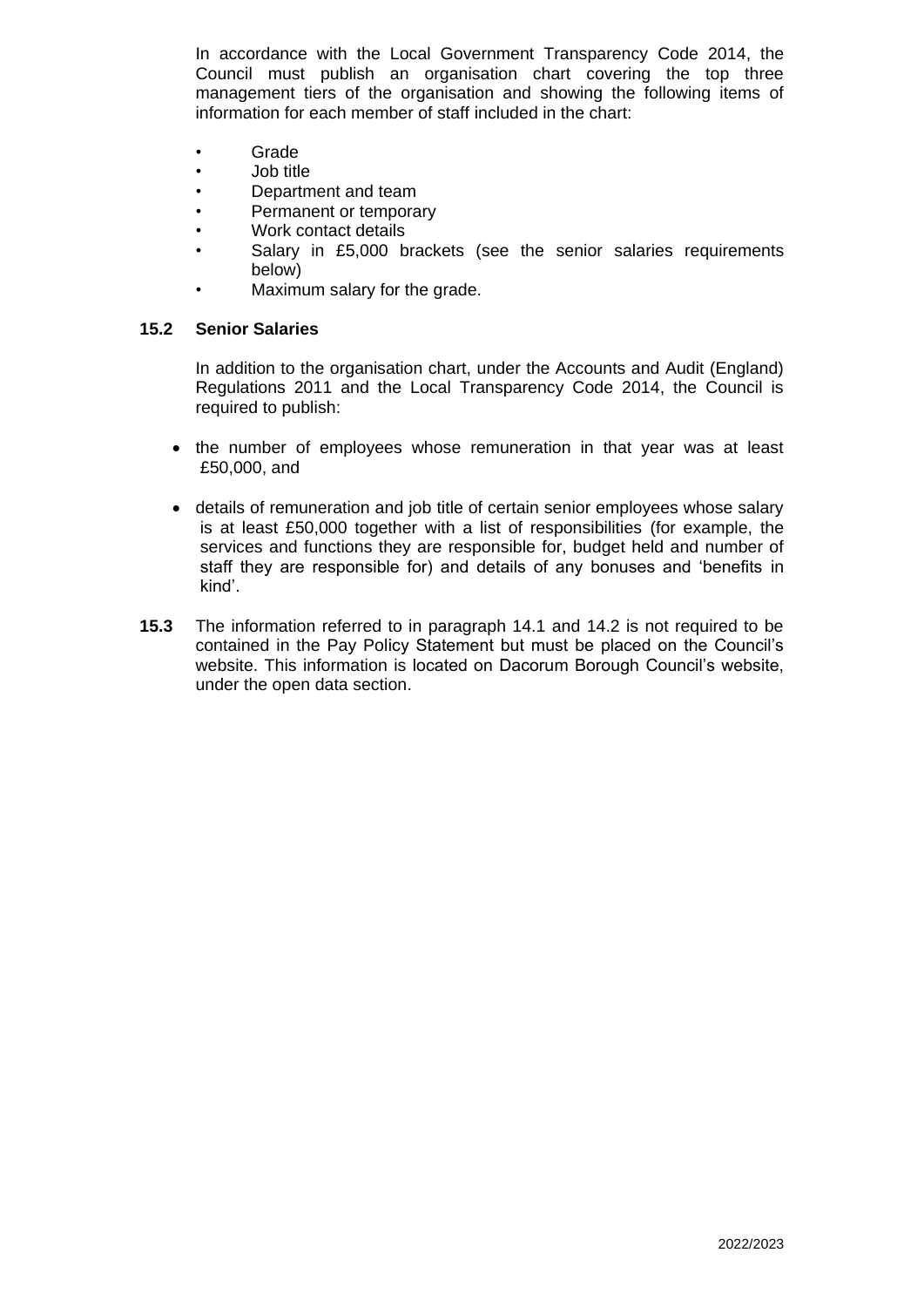#### **Appendix 2**

#### **Scale of fees and expenses at Elections of Borough and Town/Parish Councillors**

## **PART 1 - EXPENDITURE**

- 1 The costs actually and necessarily incurred in respect of the following,
	- (a) For the provision of any accommodation for the purpose of the election, including heating, lighting and cleaning and compensation for damage to any such accommodation.
	- (b) For adapting and fitting up any accommodation for the purpose of the election and restoring to for its normal use, including the provision of voting compartments and any necessary furniture.
	- (c) For providing ballot boxes, including repairs.
	- (d) For the conveyance of ballot boxes and ballot papers
	- (f) For copies of the Register of Electors.
	- (g) For printing and providing ballot papers.
	- (h) For printing and providing postal vote packs
	- (i) For printing and providing official poll cards.
	- (j) For printing and providing notices, training materials and other documents required in or about the election or poll and for publishing the same.
	- (k) For general stationery, postage, telephone calls and miscellaneous matters.
	- (l) For promoting election, delivering communication strategy and encouraging voter registration

|   | For each Presiding Officer<br>at a polling station, to<br>include all expenses,<br>authorised by this scale.                            | £255.00 |
|---|-----------------------------------------------------------------------------------------------------------------------------------------|---------|
|   | Additional sum to be paid<br>to the Presiding Officer at<br>each polling station where<br>the elections are for a<br>combined election. | 25.00   |
| З | For one Poll Clerk (or<br>additional one where the<br>number of<br>electors                                                             | £155.00 |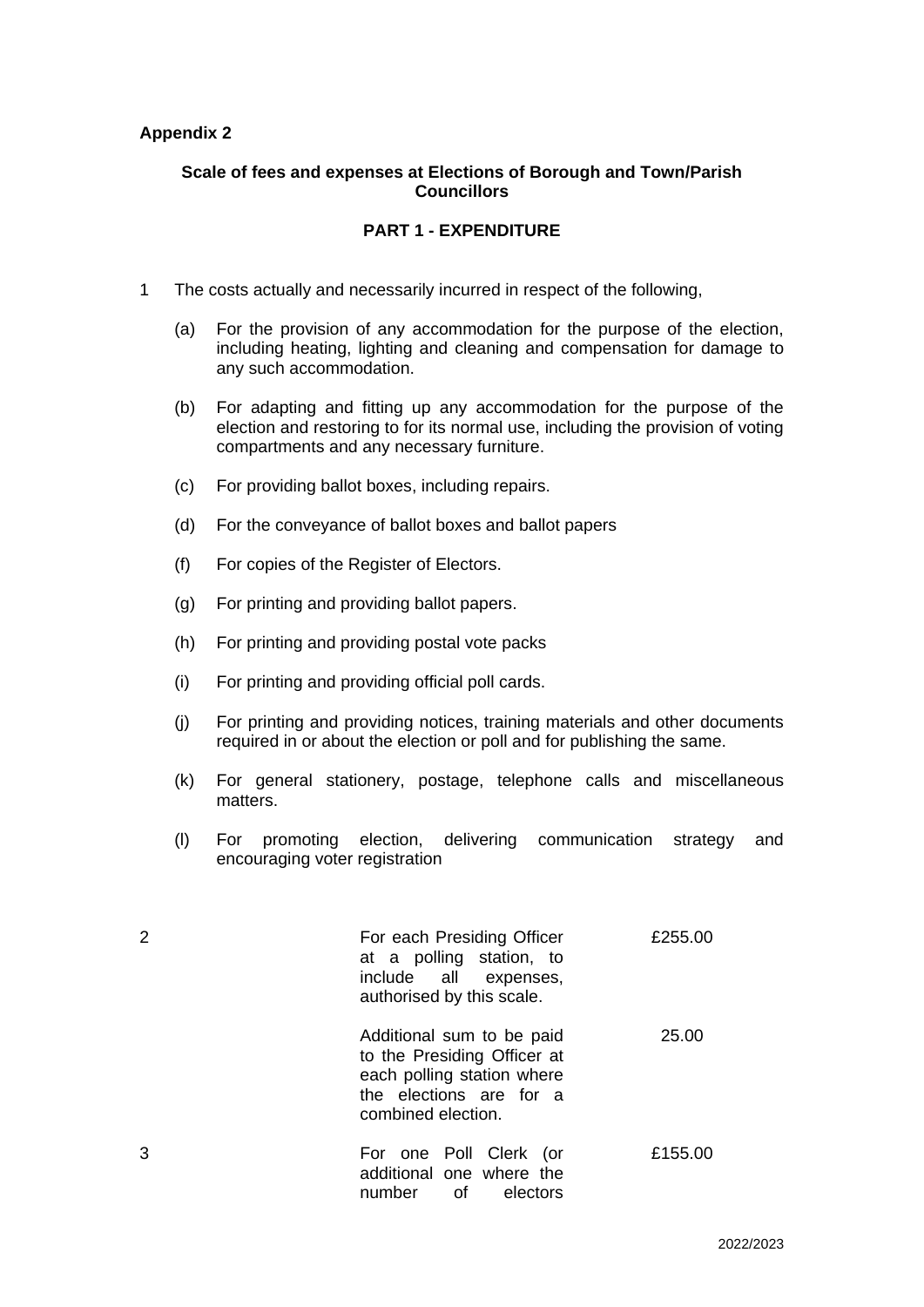|     | exceeds 1,000)<br>polling station,                                                                                                       | at<br>a                                                                                                    |                   |  |  |  |
|-----|------------------------------------------------------------------------------------------------------------------------------------------|------------------------------------------------------------------------------------------------------------|-------------------|--|--|--|
| 4   |                                                                                                                                          | For the delivery of every<br>100 poll cards (Where<br>Royal Mail or<br>another<br>carrier is not used)     |                   |  |  |  |
| 5   | election)                                                                                                                                | For persons employed in<br>connection with the receipt<br>and counting of postal<br>ballot papers, at each |                   |  |  |  |
| 6   | For the remuneration of<br>persons<br>connection<br>verification/counting<br>votes<br>recounts) at Borough and<br>Town/Parish elections: | employed<br>in<br>with<br>the<br>of<br>(including<br>any                                                   |                   |  |  |  |
|     |                                                                                                                                          | <b>Verification</b><br>/Counting<br><b>Assistant</b>                                                       | <b>Supervisor</b> |  |  |  |
| (1) | Up to 4 hours                                                                                                                            | £75.00                                                                                                     | £95.00            |  |  |  |
| (2) | Additional<br>fee<br>if<br>anticipated<br>hours<br>exceeded                                                                              | <b>TBA</b>                                                                                                 | <b>TBA</b>        |  |  |  |
|     |                                                                                                                                          | <b>Senior</b><br><b>Verification/Count</b><br><b>Supervisor</b>                                            |                   |  |  |  |
|     |                                                                                                                                          | £145.00                                                                                                    |                   |  |  |  |
|     |                                                                                                                                          | <b>Verification/Count</b><br><b>Supervisor</b>                                                             |                   |  |  |  |
|     |                                                                                                                                          | £120.00                                                                                                    |                   |  |  |  |
|     |                                                                                                                                          | <b>Polling Station</b><br>Inspector                                                                        |                   |  |  |  |
|     |                                                                                                                                          | £105.00                                                                                                    |                   |  |  |  |
|     |                                                                                                                                          | Porter /<br><b>Security</b>                                                                                |                   |  |  |  |
|     |                                                                                                                                          |                                                                                                            | 00000             |  |  |  |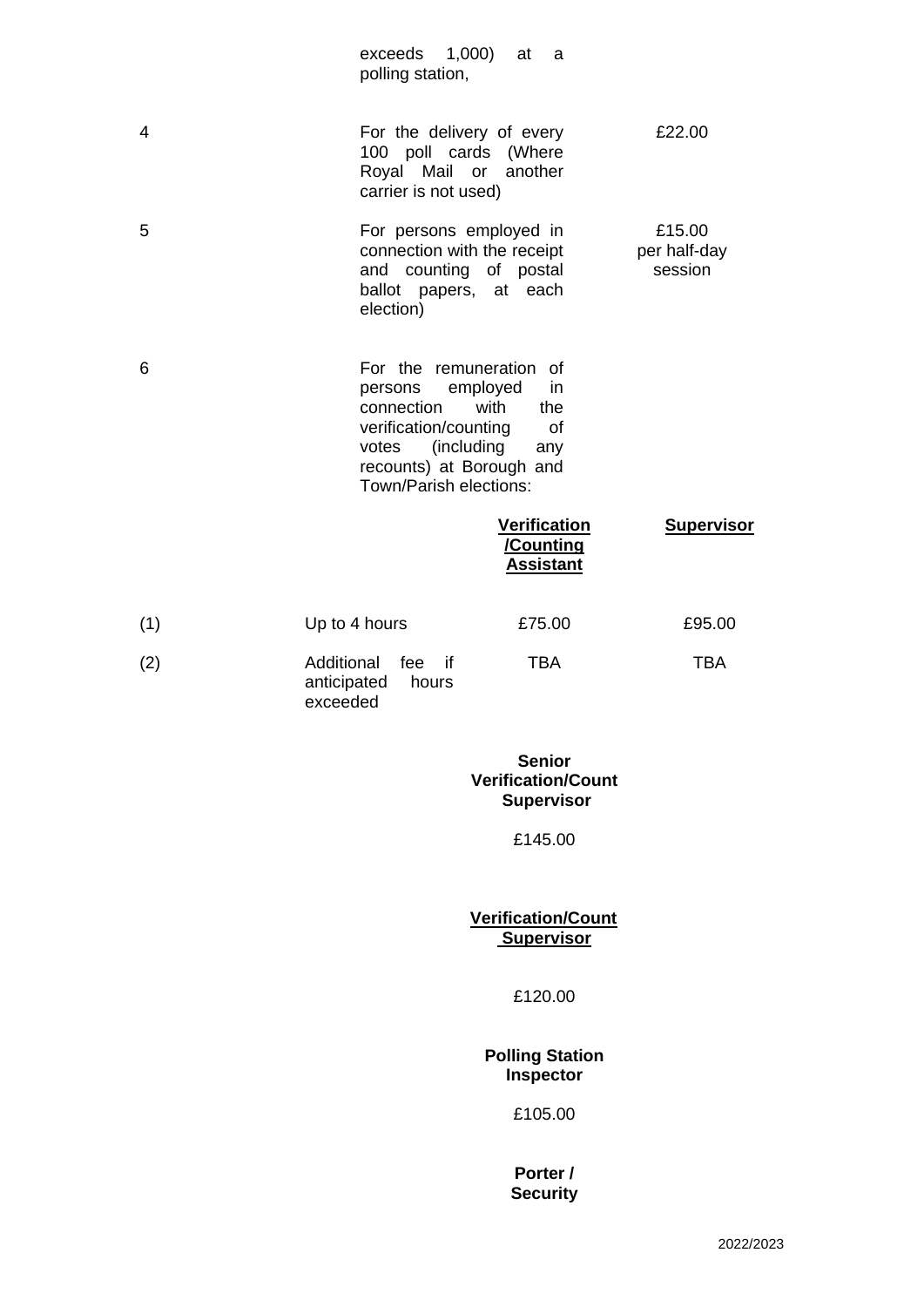£95.00

#### **Training Facilitator**

£25 per session

## **Press Officer**

£45.00

#### **PART 2 - RETURNING OFFICERS FEES**

#### **For services and other expenses**

Fee for the duly appointed Returning Officer in performing their duties under any enactment's relating to local government elections including all expenses other than those for which specific provision is made elsewhere in this scale:

|                                                                                                         | <b>Borough Election</b> | <b>Town/Parish</b><br><b>Election</b> |
|---------------------------------------------------------------------------------------------------------|-------------------------|---------------------------------------|
| 1,000<br>For every<br>electors in the<br>electoral area/ward<br>in which contested<br>election is held. | £50                     | £40.00                                |
| 1,000<br>For every<br>electors in<br>each<br>uncontested<br>election                                    | £20.00                  | £14.00                                |

## **PART 3 DEPUTY RETURNING OFFICERS FEES - for services and other expenses**

Fee for duly appointed Deputy Returning Officer in performing such duties as may be required by the Returning Officer under any enactment's relating to local government elections including all expenses other than those for which specific provision is made elsewhere in this scale:

|    |                                                                            | <b>Borough Election</b> | <b>Town/Parish</b><br><b>Election</b> |
|----|----------------------------------------------------------------------------|-------------------------|---------------------------------------|
| 8. | For each electoral<br>area/ward in which<br>contested election<br>is held. | £105.00                 | £75.00                                |
|    | For each<br>uncontested<br>election                                        | £45.00                  | £35.00                                |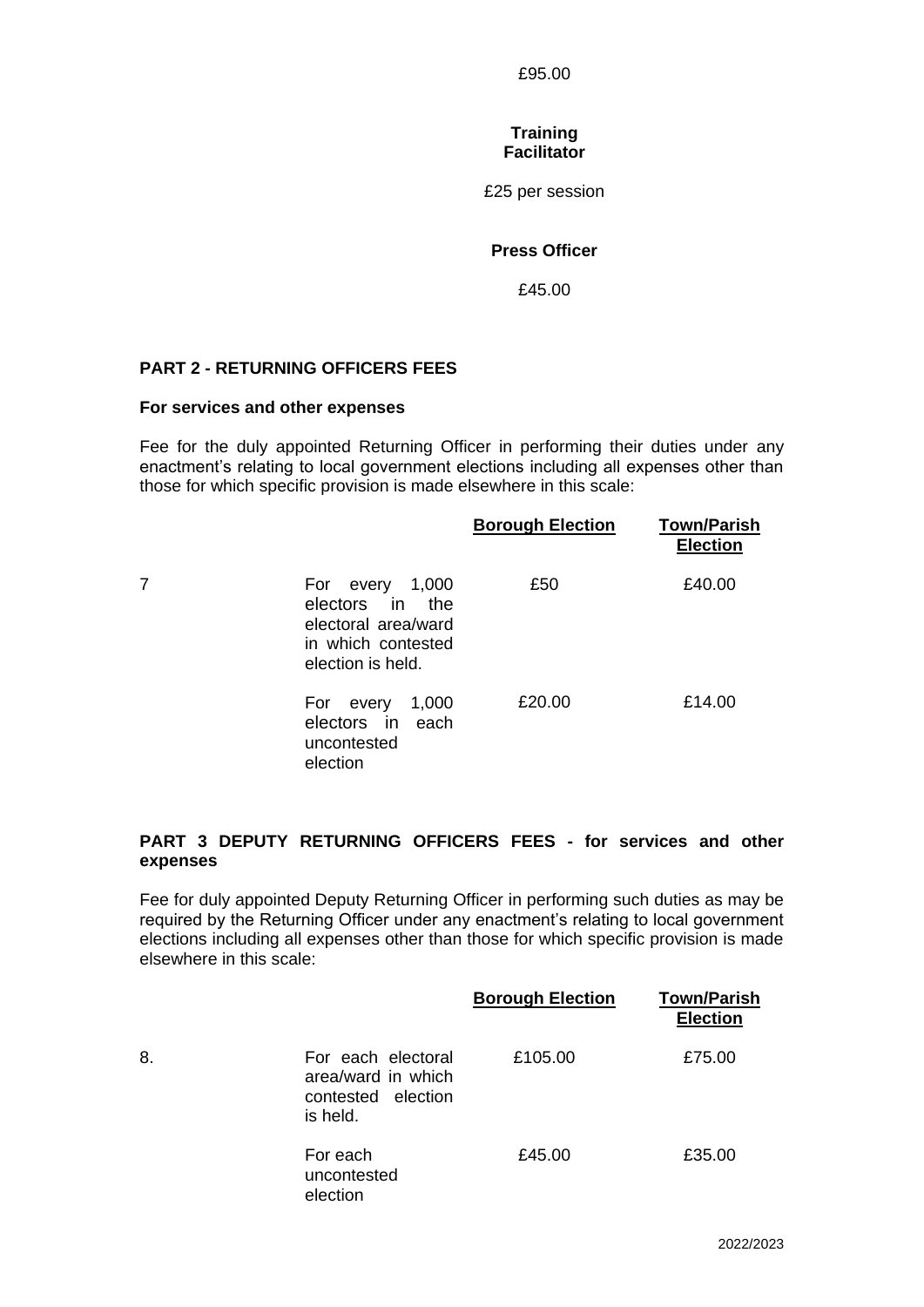## **NOTES**

- 1. The fees and expenses set out in the Schedule come into effect on 1 January 2022 and will be increased by agreed pay inflation annually.
- 2. The fees shown are the gross amounts and are with certain exceptions subject to the standard rate of tax.
- 3. These fees are for the 'local' element of any election and will be adjusted in the case of National or Regional (or combined) Polls in line with the guidance issued by the organising body.